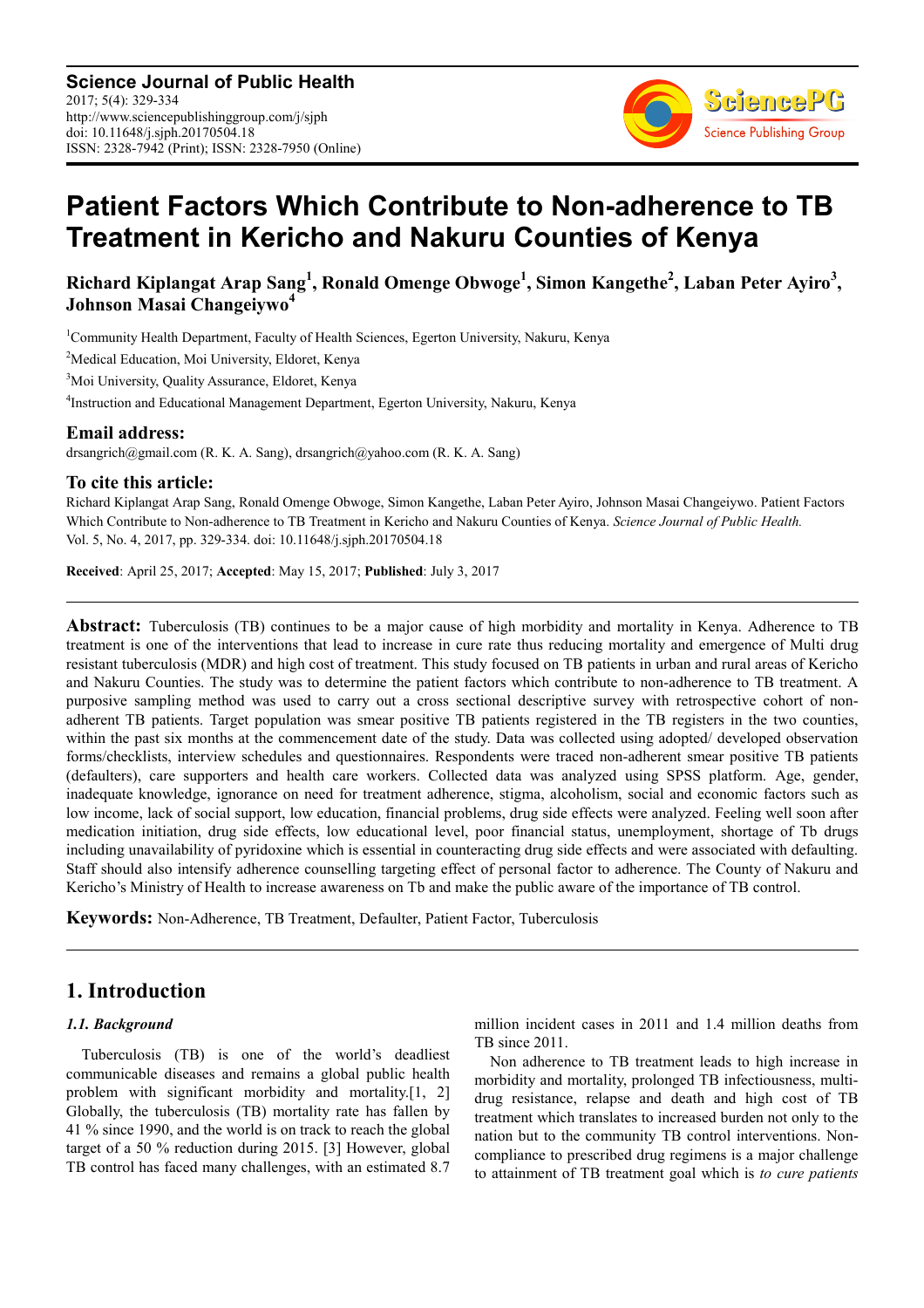*once they start treatment*. Progress in responding to multidrug-resistant TB (MDR-TB) remains slow, [3] particularly in high-burden countries where the incidence of MDR-TB is unacceptably high [3, 4]. In addition, global economic crises and reduced investments in health services threaten national tuberculosis control programs. [3, 5]

The Kenya National Tuberculosis, Leprosy and Lung Disease Program (NTLD-P) has been implementing initiatives towards achieving internationally agreed TB control targets whose immediate short-term goal was to achieve 70/85 targets – that is, to detect 70 % of infectious TB and cure 85% of the detected cases and then sustain this effort over a long time. The Kenya TB treatment defaulter rate is 15% [8] Adherence to TB treatment is one of the factors that lead to increase in cure rate and reduction in morbidity and mortality and also decreased emergence of multi drug resistant tuberculosis (MDR TB). Emergence of MDR TB results in high cost of treatment. Though TB does not discriminate on age, sex or education these factors are thought to influence its spread. Previous research in different contexts [7] has shown that there exist many factors influencing non-compliance. They range from individual patient, health care provider, health care delivery patterns and socio-economic related factors.

#### *1.2. Study Objective*

The study aimed to determine the patient factors which contribute to non-adherence to TB treatment at Kericho and Nakuru Counties of Nakuru County.

# **2. Methods**

### *2.1. Research Design*

A mixed method research design was used which combined both quantitative and qualitative methods in this study in which closed-ended (quantitative) and open-ended (qualitative) questions. The study utilized a retrospective cohort (Tb defaulters) with a mixed method approach comprising both interviews and focus group discussions. Interviews were done to all traced Tb defaulters, health workers from health facilities where defaulters were traced and focus group discussions with the County Tuberculosis and Leprosy Coordinators (CTLCs) and sub County Tuberculosis and Leprosy Coordinators (sCTLCs) of the two counties of Kericho and Nakuru.

#### *2.2. Location of the Study*

The study was conducted in urban and rural areas of Kericho and Nakuru Counties in Rift Valley Region. Kericho County has a population of 752,396 and an area of 2,111 km<sup>2</sup> . It borders Uasin Gishu to the North, Baringo to North East, Nandi to the North West, Nakuru to the East, and Bomet to the South, Nyamira to the South West, Kisii Counties to the South.

Nakuru County has a population of 1.6 million on some 7,495 square kilometres in the central part of the country. It is in the former Rift Valley Province, bordering seven counties with Baringo to the north, Laikipia to the north east, Nyandarua to the east, Kajiado to the south, Narok to the south west with Bomet and Kericho to the west.

#### *2.3. Study Population*

Target population was Identified smear positive nonadherent TB patients registered in the TB registers in the two counties. Study period was within the past six months at the commencement date of the study in January 2016.

#### *2.4. Sample Size and Sampling Frame*

A total of 112 smear positive TB patients non-adherent patients from 34 health facilities (24 in Kericho County and 10 in Nakuru county) were purposively identified (62 Kericho County and 50 Nakuru County).

#### *2.5. Instrumentation/Tools*

Semi-structured interview schedules were used. That was piloted in Emining location of Baringo County, a neighbouring county for the reliability and validity.

#### *2.6. Procedures for Data Collection*

Data were collected using interviewer guides. Interviews administered by a trained research assistant, who was wellversed and fluent in the local language.

#### *2.7. Data Analysis*

Data was analysed using SPSS v20. Results presented in graphical summaries.

#### *2.8. Inclusion Criteria and Exclusion Criteria*

1. Included were ALL registered smear positive non adherent TB patients within the past six (6) months of the study period were recruited for study.

2. Excluded were Transfer-ins and outs and patients with other disease conditions were not included in the study.

#### *2.9. Ethical Approval and Ethical Considerations*

IREC, Moi University approved the protocol, consent form and interview schedule. An official permission given by CTLCs and sCTLC of the two counties of Nakuru and Kericho, prior to the interviews.

# **3. Results**

#### *3.1. Demographic Factors of Respondents*

The study analysed 112 respondents (50 Nakuru and 62 Kericho) from the two counties of Nakuru and Kericho.

#### *3.2. Gender of Respondents*

Nakuru County had 29 (58%) males and 21 (42%) females while in Kericho county 33 (53%) were males and 29 (47%) were females defaulters. This indicates that slightly more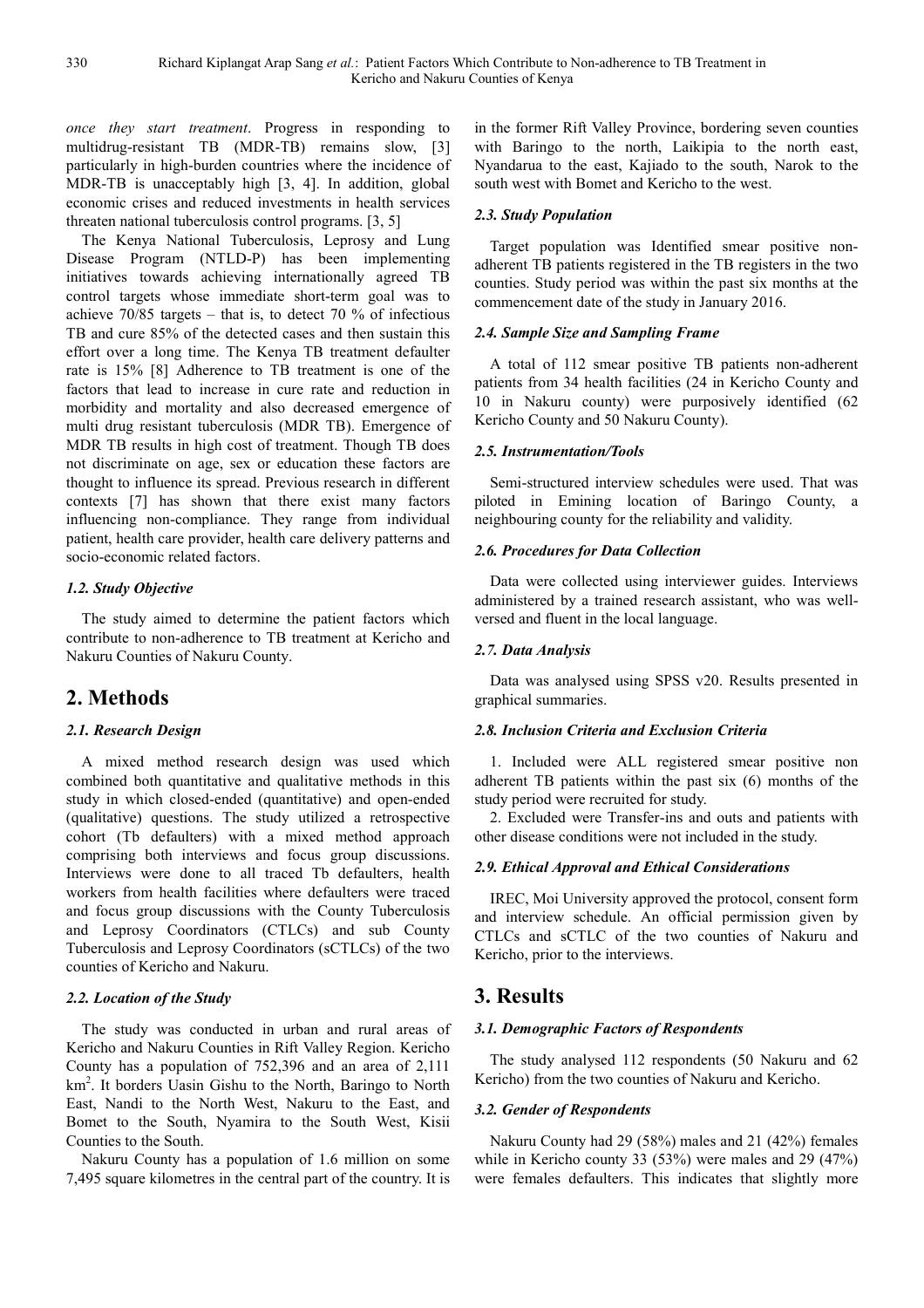than half (58% and 53% in Nakuru and Kericho counties respectively) of the defaulters interviewed were males supporting WHO 2003 that males are more likely to have TB than females. Balasubramanian et al 2000, in a study conducted in India found that being male implied twice the risk of abandoning treatment, mainly because workers have trouble in leaving their duties for a health care center visit. Other studies [15, 16, 17] have shown that the male sex has been identified as a risk factor for treatment discontinuation compounding another study such as that found in Peru where men are more actively employed, albeit their precarious working conditions which often entail: lack of formalized work, lack of unemployment benefits, contracts without vacation time and lack of subsidies for illness, all of which make adherence to treatment even more difficult. However [7] found that female patients adhered most despite cultural practice of seeking permission for treatment from their spouses.

#### *3.3. Marital Status of the Respondents*

The defaulters' marital status in Nakuru County was; Single 26 (52%), Married 24 (48%) while in Kericho county Singles were 34 (55%) and Married 28 (45%). These findings indicate that more than 50% of the defaulters are single which is supported by a study in Kenya (Muture BN, et al, on "Factors Associated with Default among Tuberculosis Patients in Nairobi Province, Kenya: A Case Control Study. BMC Public Health. 2011; 11,696)" [6] and China [7] (Chee CB, et al, on "Patient and disease characteristics and outcome of treatment defaulters from the Singapore tuberculosis control unit: a one-year retrospective survey. International Journal of Tuberculosis and Lung Disease.2000; 4:496–503)" where patients who were singles had higher risk of defaulting compared to patients who were married. This is contrary to a study in Bangalore, India [10] and Benin city, Nigeria11] which showed that patients who were married had a higher risk of lost to follow up compared to those who were single. A possible explanation could be family responsibility and associated lack of money and time which may have reduced their attention to health care.

#### *3.4. Age of the Respondents*

The defaulters' mean age in Nakuru County was 33 years with range 66 years (10 to 76) while in Kericho County the mean age was 29 years with range 46 years (15 to 61). Majority of the patients in the two counties were found in the age group 21-39 years with Kericho County having 67% while Nakuru had 70%. This age group which has more than 65% of the respondents is also the most economically active age group generally. Other studies have reported a rapid rise in TB morbidity and mortality among this young adult population mostly between  $15 - 44$  years of age [12, 13, 14] which is in line with the study findings. Other studies mention that patients in extreme age groups (older than 54 and younger than 15) presented a greater tendency towards non-adherence. [15]

#### *3.5. Level of Formal Education of the Defaulters*

On level of formal education, 30% and 3% had no education in Nakuru and Kericho respectively while 40% and 52% had Primary education in the two counties respectively. 24% had Secondary education in Nakuru while 35% were found in Kericho. 6% had Tertiary education in Nakuru while 10% were found in Kericho County. These findings indicate that in Kericho County, 97% of the defaulters had at least primary level of education and above while in Nakuru County, 30% of the defaulters had no formal education at all.

#### *3.6. Patients (Defaulters) Factors*

The respondents were asked questions were patient related such as their occupation**,** level of income, knowledge regarding Tb, whether they thought Tb was curable with the current drugs in use, whether they thought Tb disease was a curse, whether a Tb patient could share items with others, and whether they had had any other treatment for which they did not complete taking medication. They were also asked whether their defaulting was associated with the responses they gave on the questions asked and also whether their defaulting was associated with length of the Tb treatment period.

*a):Association of Occupation with Non-adherence* 

When asked whether their defaulting was associated with their occupation the responses given by the defaulters are shown in table 1.

*Table 1. Association of Occupation with Non-adherence.* 

| Do you associate your occupation with<br>non-adherence? | Nakuru        | Kericho       |
|---------------------------------------------------------|---------------|---------------|
|                                                         | $\frac{0}{0}$ | $\frac{0}{0}$ |
| Yes                                                     | 35(70)        | 27(44)        |
| No                                                      | 15(30)        | 35(57)        |
| Total                                                   | 50 (100)      | 62(100)       |

The result in table 6 indicates that 70% and 44% of the defaulters in Nakuru and Kericho counties respectively associated their defaulting with their occupation while 30% and 56% respectively did not associate their non-adherence with occupation in Nakuru and Kericho counties. The findings indicate that 70% of the defaulters in Nakuru County associated their non-adherence with their occupation, while 56% in Kericho County did not.

*b): Association of Income of the defaulters with Nonadherence* 

When asked whether their non-adherence was associated with their level of income and hence their financial challenges, the responses from the defaulters are shown in table 2.

*Table 2. Association of income with non-adherence.* 

| Do you associate your financial<br>challenges with non-adherence? | Nakuru        | Kericho       |
|-------------------------------------------------------------------|---------------|---------------|
|                                                                   | $\frac{0}{0}$ | $\frac{0}{0}$ |
| Yes                                                               | 42 (84)       | 53(86)        |
| No                                                                | 8 (16)        | 9(14)         |
| Total                                                             | 50 (100)      | 62 (100)      |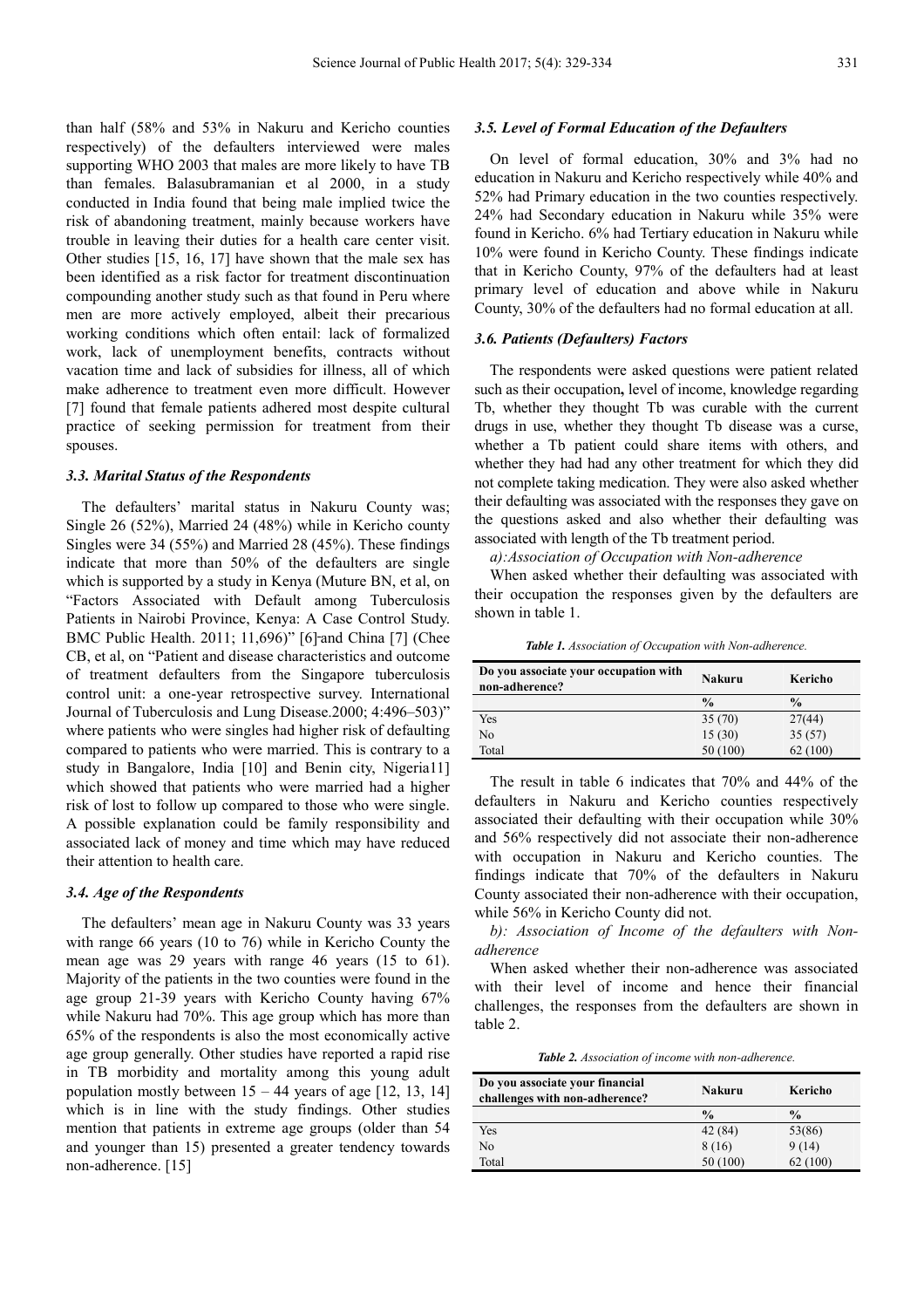The responses in table 8 indicate that 84% and 86% of the respondents agreed that their non-adherence was due to financial challenges in Nakuru and Kericho counties respectively while 16% and 14% did not associate their nonadherence with their financial challenges. These findings indicate that more than 80% of the defaulters in the two counties defaulted because of their financial challenges.

*c): Understanding TB Disease* 

Study results indicate that 94% and 95% of the patients knew the disease they were suffering from while 6% and 5% did not understand the disease in Nakuru and Kericho counties respectively. These findings indicate that more than 90% of the defaulters knew the disease they were suffering from.

#### *d): Non-adherence Association with Discomfort or Drug side effects during Treatment*

The defaulters were asked if they associated their nonadherence with discomfort or drug side effects they felt during treatment. The result indicates that 76% and 26% of the respondents in Nakuru and Kericho counties respectively associated their non-adherence to discomfort or drug side effects they felt during treatment, while 24% and 74% respectively did not. The responses indicate that in Nakuru County, 76% of the defaulters associated their non-adherence with discomfort or side effects while 74% of Kericho County defaulters did not.

In Nakuru County, one defaulter, a 54 year-old male who discontinued both his anti-TB and ART treatment after experiencing severe side effects explained:

*……*"*I continued the drugs but the nightmares and the hunger became too much. And then, I don't really even know how, my mind was also disturbed, so I took the drugs for some time, and stopped all drugs. You know the nightmare! And since I had no one beside me, and since the medications were disturbing me at night, and since it was pushing me to run away, I got scared and stopped the drugs*."*……. (54 yearold male Tb defaulter)*.

Another defaulter, a 36 year old female in Kericho County said she had to default when she noticed change in colour of her urine and had this to say "…..*My urine turned red; I thought it was blood caused by the medication. I thought it was safer to stop the medication……"*

*e): Length of Treatment Period and Non-adherence* 

When asked whether their non-adherence was associated with the length of treatment period.

The result indicates that 90% and 34% of the respondents attributed their non-adherence with the length of treatment period in Nakuru and Kericho counties respectively, while 10% and 66% did not, respectively. This indicates that 90% of the defaulters in Nakuru County attributed their nonadherence with length of treatment period while 66% did not in Kericho County.

*f): Tb Patients sharing their items with others* 

When the defaulters were asked whether they can share their items with others.

The result indicates that 82% and 55% of the defaulters in Nakuru and Kericho counties respectively stated that they can share their items with others, while 18% and 45% in the two counties respectively did not agree. The finding in this table indicates that more than 80% of the defaulters in Nakuru County were willing to share their items with others, while 45% in Kericho County were not willing.

*g): Other unfinished Treatment* 

The defaulters were also asked whether they had had any other treatment which they never finished.

The result indicates that 60% and 66% of the respondents in Nakuru and Kericho counties respectively admitted that they never finished other treatment they had had before, while 40% and 34% declared they finished the treatment started earlier. From this response it indicates that more than 60% of the defaulters never finished treatments started earlier before the current Tb treatment.

#### *3.7. Health Workers' Views on Patients' Defaulting*

Some of their responses when asked about their views on possible reasons for default from Tb Treatment by patients are as follows:

On how alcoholism contributes to non-adherence to Tb medication, 24 out of 35 healthcare workers in Kericho County had this to say from their experience *"……majority of those who are alcoholic forget to take their medication when under the influence of alcohol, and fear to come to health facility since instructions given when starting treatment is that they should not take alcohol while under medication, and since they have breached this instructions they fear to face the daktari ( doctor – referring to health worker)….."* 

Soon after taking medication many patients begin to feel well and thus do not feel any obligation to continue taking medication and hence default from medication. On this, 21 out of 35 and 8 out of 14 healthcare workers interviewed in Kericho and Nakuru counties respectively said that *"…..once patients feel better after a few days of taking medication, they imagine that they are now cured and see no reason to take medication anymore thus defaulting from medication…"* 

Regarding stigma and its relationship to non-adherence to treatment, 51% (18 out of 35) of the healthcare workers interviewed in Kericho county had this to say on how stigma contributes to medication non-adherence *"…..most of the patients go into denial due to possible association of their disease with HIV as they feel that they are culturally or socially unacceptable or inferior so they become withdrawn, fearful, silent, and secretive and this prevents them from talking about their condition even to those who are close to them and love them….."*

On drug fatigue – i.e. too many drugs and prolonged period of intake –pill burden, 43% (6 out of 14) and 29% (10 out of 35) of the healthcare workers interviewed in Nakuru and Kericho counties respectively stated that from the perspective of some patients, a high number of pills was associated with potential damage to the body and a higher risk of not tolerating the drugs thus, summing up what one patient stated: *"Swallowing so many drugs, was very difficult. I was scared that it would harm my body. Drugs can harm you if they are*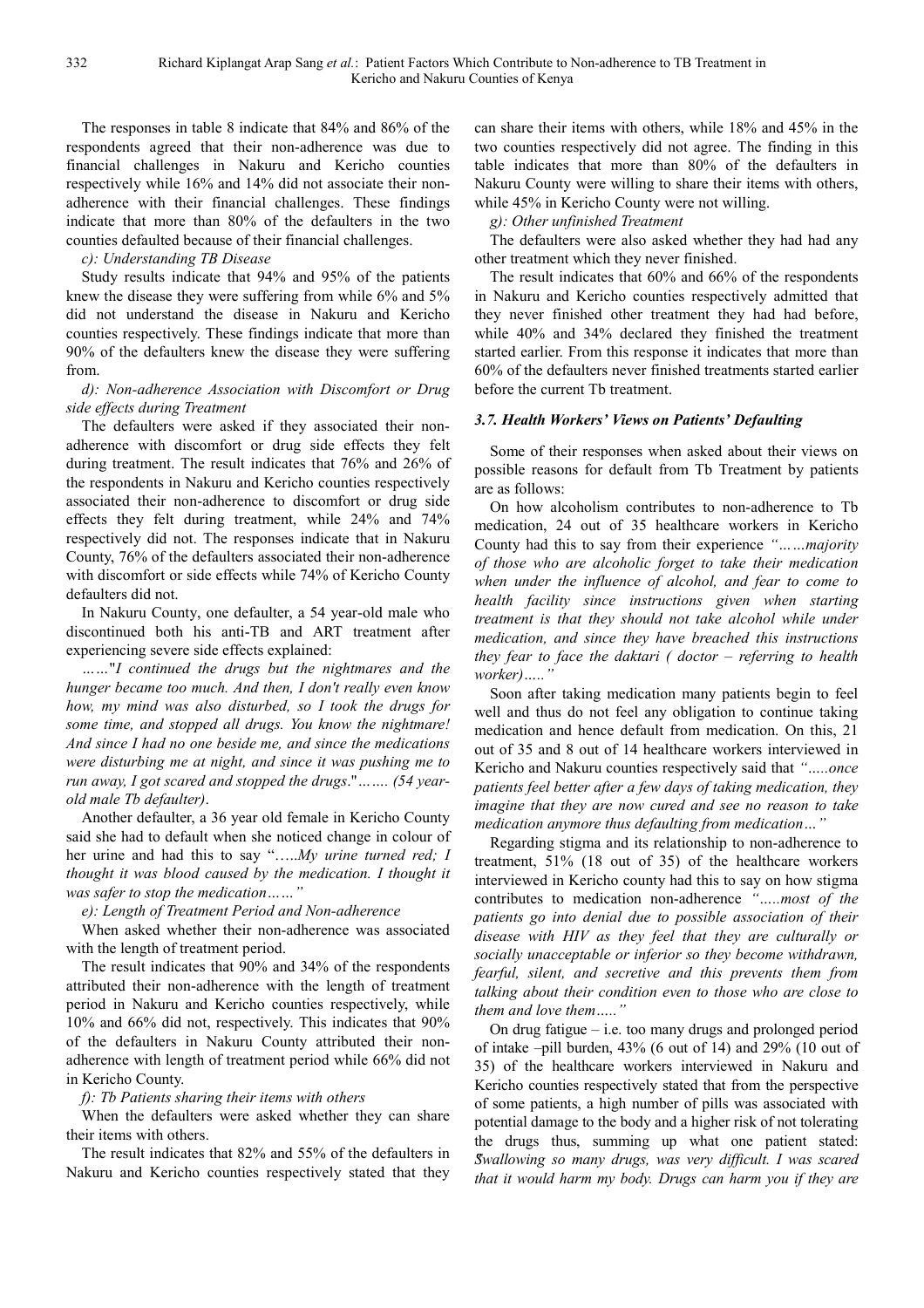*too many." (36-year-old male defaulter in Kericho County).*  This belief was reinforced by some 43% of healthcare workers in Nakuru County who also narrated: …."*When they think about pill burden, they say, can I tolerate this, won't this kill me? Taking many pills is perceived as lethal by some. Patients worry a lot about whether their body will be able to handle so many pills every day.*"

Regarding drug side effects, according to 36% (5 out of 14) of healthcare workers interviewed in Nakuru County, some defaulters abandon taking medication citing side effects as reason for non-adherence stating that patients tend to experience side effects mainly at the beginning of anti-TB treatment or upon initiation of concomitant treatment, with some side effects mentioned being: generalized body weakness, burning of the stomach, "turning of the head", headache, bad dreams, rash and vomiting.

## **4. Summary**

The study found the following to be patient factors associated with defaulting

- a) Patient factors
- 1. Feeling well soon after consistently/uninterrupted medication intake
- 2. Alcoholism patients tend to forget to take medication when drunk
- 3. Denial due to possible association with HIV
- 4. Drug side effects and associated feeling unwell following drug intake.
- 5. Drug fatigue too many drugs and prolonged period of intake –pill burden
- 6. No food, cannot take drugs on an empty stomach
- 7. Not appreciating seriousness of Disease because of low educational level

# **5. Conclusion**

The study concludes that Patient factors leading to nonadherence range from Feeling well soon after medication, Alcoholism, self-denial, Drug side effects, pill burden, lack of food and low educational level. These are factors that are patient centred. Solution lies in patient Health Education that will lead to behaviour change that directly affects the patient's adherence to Tuberculosis treatment. The Health care provider should be aware of these factors as he/she delivers the service for successive disease cure rate.

### **Recommendations**

The study recommends the following:

Staff to intensify adherence counselling to Tb patients on identified patient and socio cultural factors.

Conduct regular update workshops to healthcare workers and volunteers on Tb disease and its management and medical counselling skills. Also develop and avail Education materials such as informational pamphlets, instructions for therapy, behaviours to prevent Tb transmission, medical alerts, and descriptions of TB and widely distribute to general public in order to increase awareness on Tb and make the public aware of the importance of TB control.

To conduct further research to identify behavioural and social factors that can improve patient adherence and treatment completion.

#### **References**

- [1] World Health Organization (WHO) (2012) Global Tuberculosis Report 2012. Geneva: WHO,.http://www.who.int/iris/bitstream/10665/75938/1/9789 241564502\_eng.pdf. Accessed April 15, 2013).
- [2] Raviglione, M., Marais, B., Floyd, K., Lönnroth, K., Getahun, H., Migliori, G. B. & Chakaya, J. (2012). Scaling up interventions to achieve global tuberculosis control: progress and new developments. *The Lancet*, *379* (9829), 1902-1913.
- [3] Jensen, P. A., Lambert, L. A., Iademarco, M. F., Ridzon, R., & Centers for Disease Control and Prevention. (2005). *Guidelines for preventing the transmission of Mycobacterium tuberculosis in health-care settings, 2005*. Atlanta, GA: US Department of Health and Human Services, Public Health Service, Centers for Disease Control and Prevention.
- [4] Centers for Disease Control and Prevention. (2005). Guidelines for preventing the transmission of Mycobacterium tuberculosis in health-care settings, 2005. *MMWr*, *54* (RR-17), 2-107.
- [5] Mohamed I. M. I, Abdul W, Al S, Adel (2013) Factors affecting patients' compliance to anti-tuberculosis treatment in Yemen, *Journal of Pharmaceutical Health Services Research 4 (2),* 115–122.
- [6] Bagoes W, Michelle G, Maartje D. (2009) Factors that influence treatment adherence of tuberculosis patients living in Java, *Indonesia Dovepress Journal* 3, 231- 238.
- [7] Salla A. M, Simon A. L, Helen J. S, Mark E. E, Atle F, Jimmy V (2007) Patient Adherence to Tuberculosis Treatment: A Systematic Review of Qualitative Research DOI: 10.1371/*journal.pmed*.0040238.
- [8] World Health Organization. (2013) Global tuberculosis report 2013. http://apps.who.int/iris/bitstream/10665/91355/1/9789241564 656\_eng.pdf?ua=1. Access 2014 June 2.
- [9] Zhao Y, Xu S, Wang L, Chin DP, Wang S, Jiang G, (2012) National survey of drug-resistant tuberculosis in China. *New England Journal Medicine*. 366:2161–2170. doi: 10.1056/NEJMoa1108789.
- [10] Vijay S, Balasangameswara VH, Jagannatha PS, Saroja VN and Kumar P (2003) Defaults among Tuberculosis Patients Treated under DOTS in Bangalore City: A Search for Solution. *Indian Journal of Tuberculosis*.; 50, 185-196.
- [11] Xu W, Lu W, Zhou Y, Zhu L, Shen H and Wang J (2009). Adherence to Anti-Tuberculosis Treatment among Pulmonary Tuberculosis Patients: A. Qualitative Study. *BMC Health Service Research*; 9, 169.
- [12] World Health Organization Global Tuberculosis Report 2013.www.who.int(Accessed on 5th May 2014).